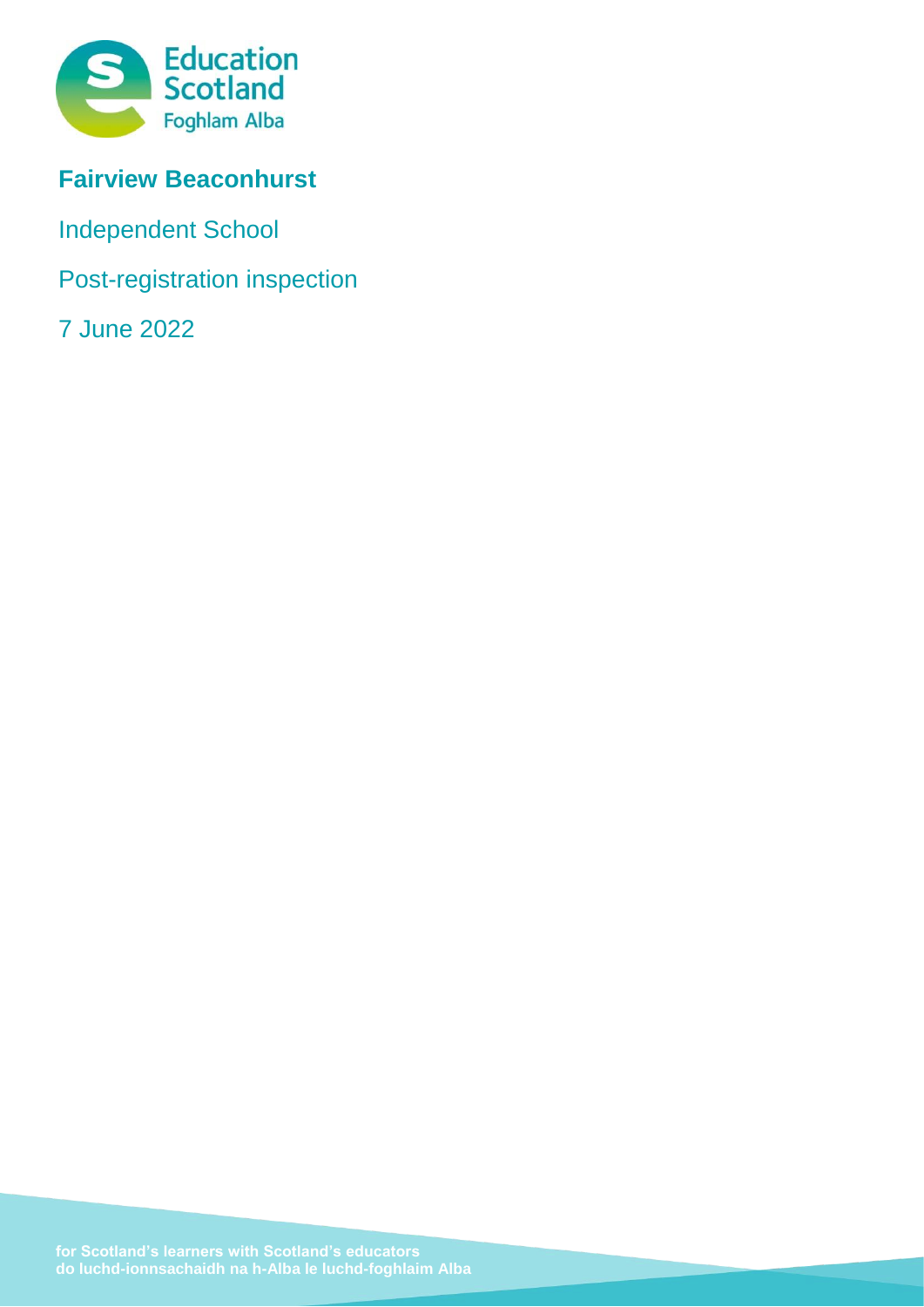## Key contextual information

Fairview Beaconhurst School is a co-educational independent school in Bridge of Allan, currently offering learning for pupils aged 4-15. The current school roll is 40 and is projected to increase to 70 in August 2022. Boarding facilities will be provided from August 2023. The school offers the International Baccalaureate Primary Years Programme (PYP) and Middle Years Programme (MYP), and has plans to offer the Diploma Programme from August 2023 as young people complete the Middle Years Programme. There are also plans to introduce the Careers Programme to meet the needs of learners. The school has 11 teachers (9.9 FTE) as well as a recently appointed learning support assistant. A further team of non-teaching staff supports the daily operations of the school.

| 1.4 Leadership and management of staff                                                       | very good |  |
|----------------------------------------------------------------------------------------------|-----------|--|
| This indicator highlights the importance of sound governance and fair and proper recruitment |           |  |
| and soloction of staff. It focuses on accountability responsibility and shared values as     |           |  |

and selection of staff. It focuses on accountability, responsibility and shared values as important features of building and sustaining a highly-professional staff team. Effective empowerment of staff and partners with due regard to wellbeing and positive relationships is a key feature of a successful professional team. The themes are:

- **n** Governance framework
- **n** Building and sustaining a professional staff team
- **n** Staff wellbeing and pastoral support
- $\blacksquare$  The Fairview group is a group of international schools based in Malaysia which has been in operation for 40 years. Fairview Beaconhurst is the first UK school opened by the group. There are plans to open four other schools in the UK. The governance structure operates in two layers. There is a Board of Governors in Malaysia who provide strategic guidance, resources and expertise to Fairview Beaconhurst. The Board of Governors members include experienced academic and commercial representation who have clearly defined roles and responsibilities. A Board of Directors (UK) provide operational and strategic support to Fairview Beaconhurst. The members consist of a Director supported by the Chair of the Board of Governors. This ensures strong links with the Board of Governors in Malaysia. This governance framework ensure that Fairview Beaconhurst benefits from direction and expertise of a wide range of personnel who have experience of governing successful and long established schools.
- The Board of Directors work closely and effectively with the headteacher to ensure a high standard of education for children and young people. They should continue to work together, as agreed, to widen the representation of the local governance model with members having clear remits and lines of accountability. The school should continue to develop the recently established Parental Advisory Group to support the vision and direction of the school.
- $\blacksquare$  The headteacher is an experienced and inspirational leader. He is highly effective in leading and managing staff. Staff have enthusiastically engaged with his clear and ambitious vision for the school, which is underlined by key values of happiness, choice and wellbeing. Staff commented on his effective leadership and mentoring skills which encourage them to strive to be ambitious for themselves and the children and young people in the school. The headteacher has built a highly professional cohesive academic and administrative team. He has fostered a close relationship between academic and administrative staff by involving the administrative personnel in delivering core provision. The headteacher is committed to the development of school staff and distributed leadership. Staff are empowered to engage in effective professional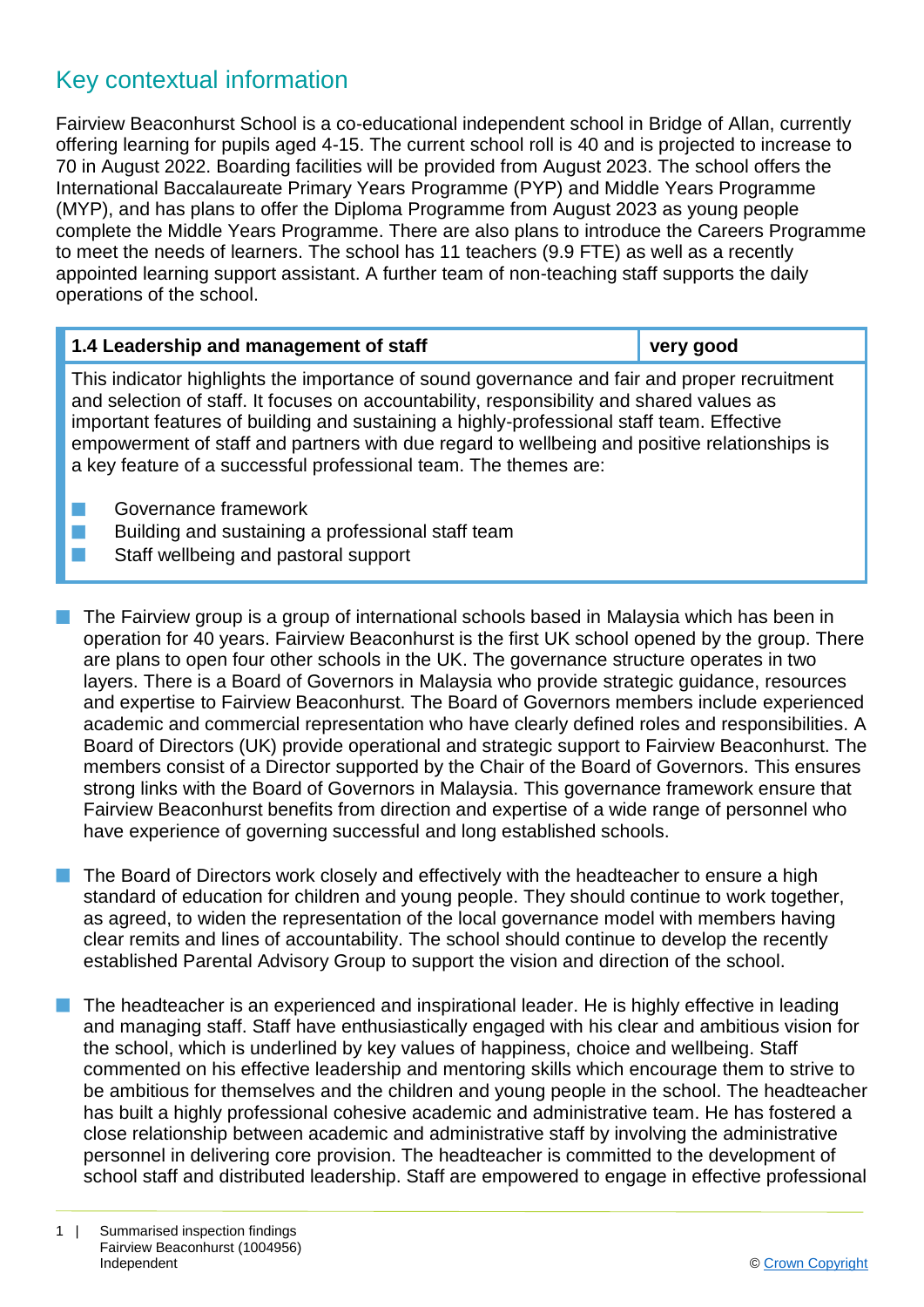learning, especially through close collaboration with colleagues in Malaysia. This enables staff to take on increasing responsibility and to plan future career progression. The vision of the Fairview group is that the staff at Fairview Beaconhurst will move on to lead the other UK schools in the future. This has further encouraged staff to take on leadership roles. The staff, children and the parents are clearly extremely proud of their school.

- $\blacksquare$  Academic and administrative staff have successfully developed a series of policies taking into account the Scottish context. These have built on policies produced by the Fairview group. These policies ensure that there are safe and effective recruitment practices in place.
- $\blacksquare$  The school has a positive ethos focused on the needs of staff and learners. The headteacher and other school leaders are alert to the wellbeing and pastoral needs of staff. The headteacher, in consultation with human resources staff, has shown flexibility in arranging support for staff facing particular challenges. This has included, for example, adjusting timetables to relieve pressures for staff. Teaching staff believe that the headteacher carefully protects their workload and that he is responsive to any concerns they might raise. Communication across the school is clear and supports staff well. All staff are committed to effective communication and this has contributed well to the positive relationships between the school, learners and families. Staff are also very aware of the importance of maintaining each other's wellbeing and provide strong mutual support. The school operates a staff benefits scheme which also helps to support wellbeing and is appreciated by staff.
- $\blacksquare$  The headteacher empowers staff to enhance the International Baccalaureate (IB) curriculum to reflect the Scottish and local context. Staff are motivated to lead improvement in their own curricular areas. A carefully planned induction programme supports staff who join the school at the start of the school year. The school's staff handbook provides clear and supportive information about lines of accountability and contributes to staff feeling well supported. The headteacher should now continue with plans to develop approaches to induction for staff who join the school during the school session. The school's approach to professional review and development provides an effective process for staff to consider their short and medium term career progression. Staff can identify areas of priority for their own learning and skills development which helps to build their confidence in their work. The headteacher should, as planned, continue to develop and formalise approaches to linking professional review and development with wider improvement planning.
	- All teachers are registered with the General Teaching Council for Scotland (GTCS). Two staff are seeking further GTCS accreditation to qualify them to work in the Middle Years Programme. GTCS registration ensures all staff have clear guidance about the high professional standards of conduct required.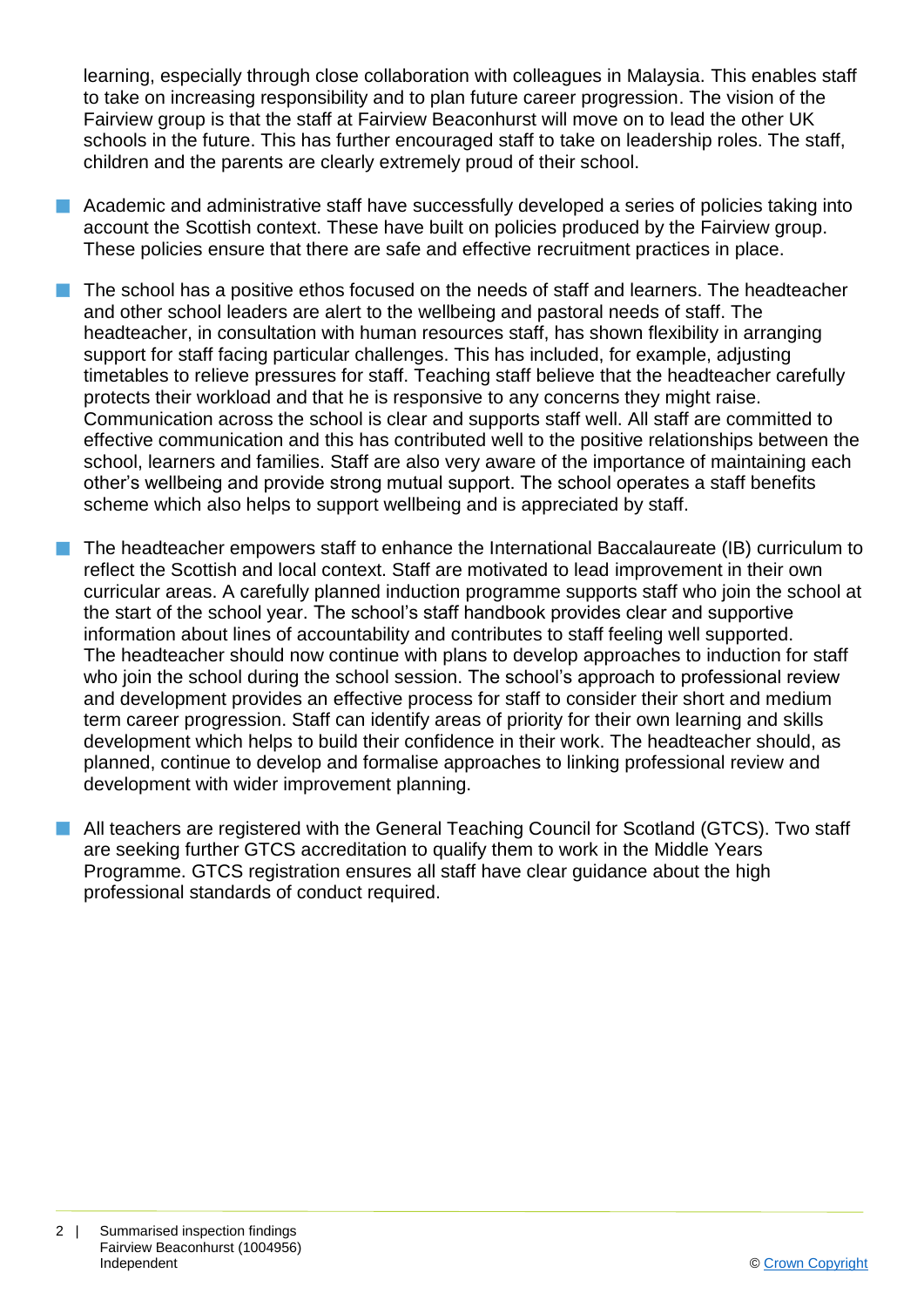#### **1.5 Management of resources to promote equity Choose an item.**

This indicator highlights the importance of sound risk assessment which puts the needs of learners at the centre of decisions about financial and other resource management. The promotion of equity is a shared responsibility held by all staff, partners and stakeholders. The school's management of resources should result in building a more sustainable and equitable future for all. The themes are:

Management of resources and environment for learning

- n Teaching staff provided effective online learning during the periods of remote learning, and this was appreciated by learners and families. The school had already committed to resourcing digital learning before the pandemic, and this was beneficial when face to face learning was suspended. Staff continue to sustain digital learning, both to enhance the curriculum and also to support children and young people who are unable to attend school.
- **n** Classrooms in the school are spacious, well-appointed and provide a range of appropriate resources to support and challenge learners. Teachers have autonomy to apply for funding to access further resources to enrich the learning experiences of children and young people. This includes seeking funding for new approaches to curriculum delivery. The headteacher is supportive of such applications for resource funding. The staff should now, as planned, consider resourcing needs for further development of approaches to outdoor learning.
- n Teachers are very aware of the needs of individual learners and use appropriate resources to support them. A learning support assistant has been employed to help to provide support for children and young people with particular needs. Further plans are in place to recruit additional teaching staff to deliver increased breadth in the curriculum. Additional staffing will support the projected increased school roll and improve provision for children and young people who require additional support with their learning.
- **n** Families can apply for Fairview Scholarships with individual awards given up to 100% of yearly tuition fees. This enables children and young people from a variety of backgrounds to access the IB programme in the school. Scholarships are awarded to children and young people on the basis of three categories: academic passion, excellence in performing arts and sporting performance. This approach promotes equity of access to the learning environment at Fairview Beaconhurst School.
- The headteacher is committed to increasing the use of self-evaluation to inform strategic planning of improvement, which will include consideration of resourcing. This will involve seeking views of parents and families through the new Parent Advisory Group.
- $\blacksquare$  A significant focus for the future work of the school will be on capital projects to expand provision. A new information technology laboratory, a second science laboratory and repurposed classrooms are planned to support improvements in the school infrastructure. A boarding facility is currently being developed in the town, in collaboration with the Care Inspectorate to ensure compliance with statutory duties. The main building on the campus will also be developed in the coming years. These capital projects are a key part of the school's plans to expand, develop and improve.
- $\blacksquare$  The school plans to invest in a new school management system which will improve efficiency and consistency in dealing with data.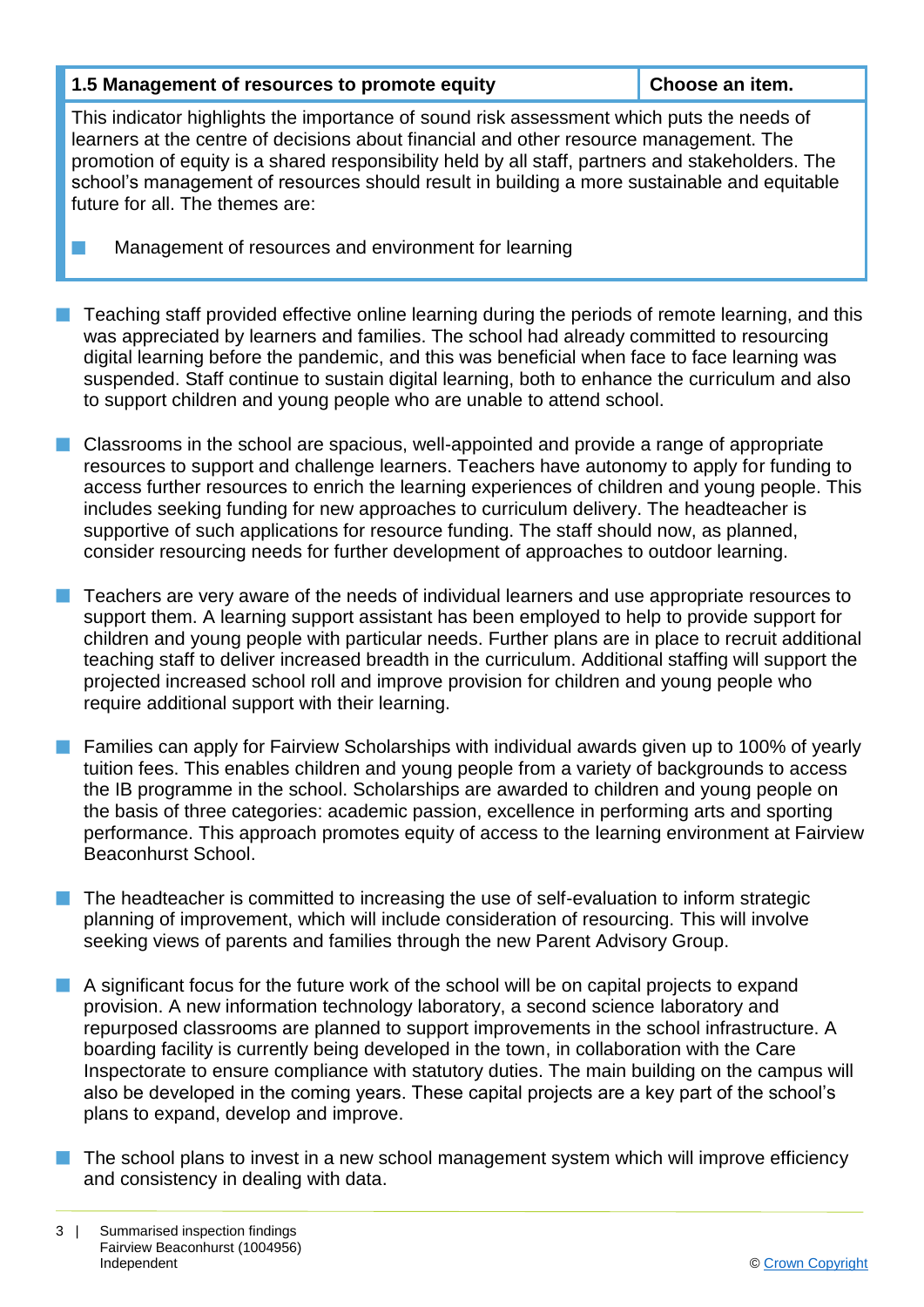**n** The school campus is split across several buildings, all of which have been fitted with keypad entry systems. Plans are in development to increase the security of access to the campus, for example by installing a main gate security barrier and intercom system.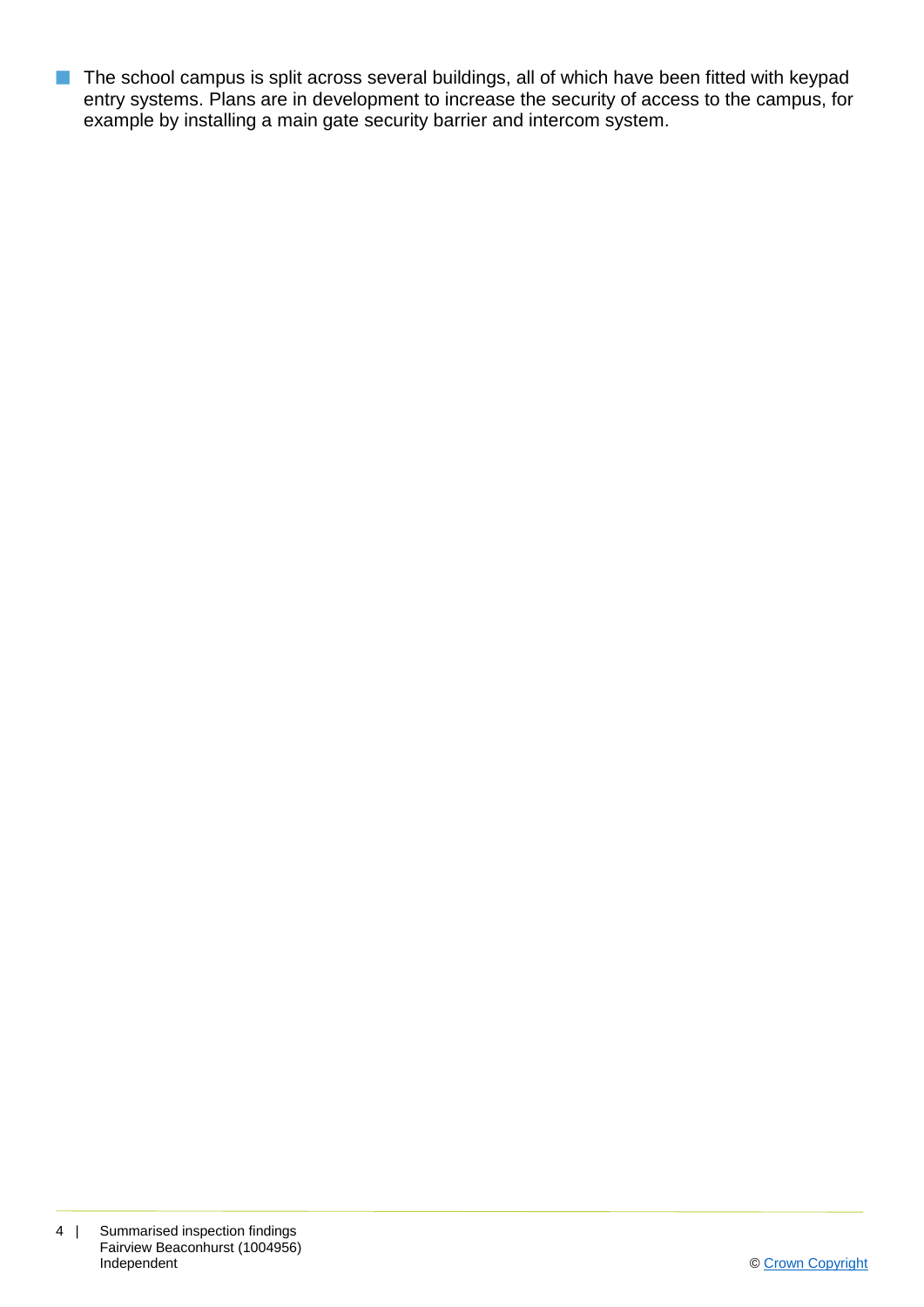| 2.2 Curriculum                                                                             | good |
|--------------------------------------------------------------------------------------------|------|
| This indicator highlights the importance of placing the needs of learners at the centre of |      |

curriculum design and development. The structure and delivery of the curriculum should take good account of local and national circumstances. The curriculum is the totality of learning experiences across the four contexts as delivered by the school and its partners. An effective curriculum results in strong outcomes for all learners. The themes are:

- $\blacksquare$  Rationale and design
- $\blacksquare$  Development of the curriculum
- Learning pathways
- Skills for learning, life and work

### **Rationale and design**

- Senior leaders and staff at Fairview are planning to develop fully the school as a 'three-programme IB school'. The school should continue to develop clear rationale for its curriculum, that reflects its own unique Scottish context. This should be in line with its aspirational aims and objectives for expansion. The drivers for the IB underpin the curriculum in both PYP and MYP. However, in the PYP the curriculum is also strongly influenced by aspects of Curriculum for Excellence (CfE) as well as the English educational system. This, importantly, allows staff to tailor aspects of the IB philosophy for learners in a Scottish context. Senior leaders and teachers are working well across the MYP to develop ways of embedding improved contextualisation of the IB curriculum, to suit learning contexts at Fairview. The school now has IB approval for the MYP years. Candidacy status remains in the interim for the PYP years. Senior leaders and staff are working towards approval for the IB Diploma Programme, as well as the IB careers programme for young people up to the age of 19 years.
- $\blacksquare$  Children and young people lead key aspects of their learning at Fairview. Increasingly, teachers are creating further opportunities across the MYP for children to lead aspects of their learning that fit well with the programme of learning at these stages. Choosing their focus for learning exhibitions and other themed learning is an example of this. This aligns with the Approaches to Learning (AtL) skills development philosophy. Staff are creating helpful ways for children to think for themselves around the skills they are developing in their curricular and interdisciplinary learning experiences.

### **Development of the curriculum**

- n Teachers, across the PYP, are developing thoughtfully curriculum areas for learning and inquiry. They are taking a broad view of IB philosophy, planning and skills development and bridging this with aspects of the Scottish and English curricula. Planning for aspects of summative and formative assessments, for example, are broadly underpinned by the CfE National Benchmarks.
- $\blacksquare$  Teachers' planning in the MYP is broadly directed by the Fairview international team of colleagues in Malaysia. Teachers have international subject partners with whom they are encouraged to share and develop ideas for the curriculum areas. Teachers at Fairview Beaconhurst are finding manageable and effective ways to develop curriculum planning that align with the IB philosophy. They take account of individual learners' needs in a Scottish context. Teachers should continue to consider relevance as one of the principles of curriculum design when developing their course and programme. They will require to review continuously learning and teaching resources, the curriculum and their approaches to planning learning, teaching and assessment as the school expands over the next few years. This will help them to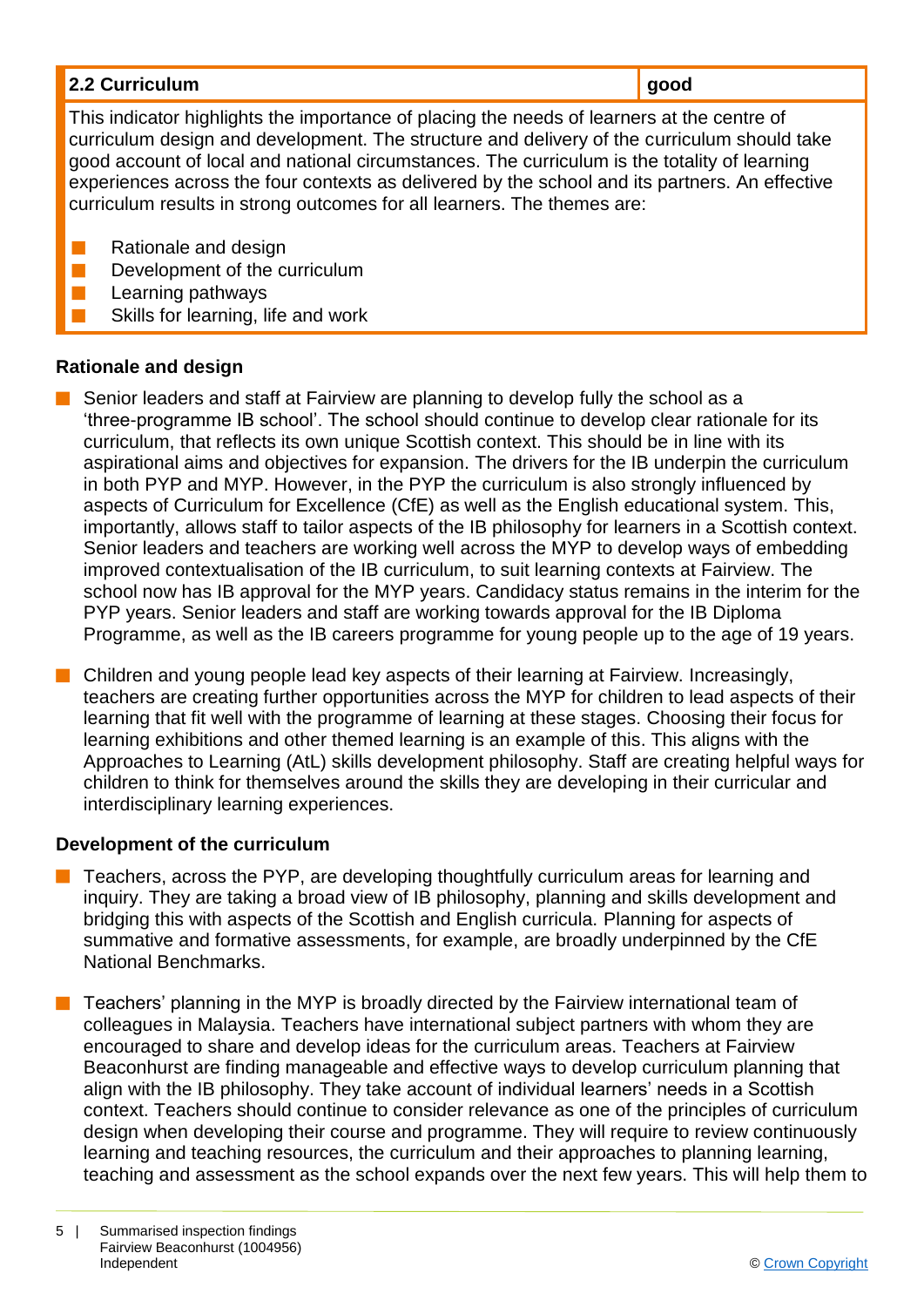meet best the needs of all of their learners. This includes the growing number of international children the school intends to attract in the coming years.

- n Teachers and pupils have recently developed a school 'Eco club.' This initiative is intended to promote outdoor learning and co-curricular activities. This area of the school's curriculum has not progressed as quickly as staff had intended, as a result of periods of remote learning due to the COVID-19 pandemic.
- The headteacher has identified expansion and variation in languages provision as an area for curriculum improvement. The school currently offers Mandarin to all learners. Next session, learners will also benefit from the addition of a Spanish teacher. The headteacher, commendably, also intends to provide ongoing learning opportunities for international learners to develop key skills in their mother tongue. Further resourcing, curriculum planning and development will be required to be able to meet the needs of international students.

#### **Learning pathways**

Staff have in place plans for progression for post-16 young people to learn through the IB continuum. This includes alternative learning pathways such as the IB Careers Programme. This will help staff to plan for the increasingly varied learning needs and aspirations of learners as the school expands. Staff are keeping future IB pathway options open to review, depending on the needs and backgrounds of individual learners as the school grows. Senior leaders and teachers have also discussed the possibility of offering options from Scottish National Qualifications and English qualifications. This additional option for individual learners, alongside their IB programme, will offer further flexibility. This will especially be the case for young people whose destinations from Fairview Beaconhurst are UK further and higher education institutions. Senior leaders and staff should keep this option under review. This will help to build more personalised pathways for young people as they progress through the School.

#### **Skills for learning, life and work**

- There is a well embedded and relentless focus on developing skills in a progressive way across the curriculum. Teachers across the MYP are working closely with their Malaysian counterparts to ensure that curriculum content can be adapted to the needs and cultural contexts of all learners. This adaptability with the curriculum allows contexts for learning to be more relevant to learners at Fairview Beaconhurst. Approaches to Learning (AtL) skills development underpins all learning through the IB programme. Teachers work with learners to teach transferrable skills explicitly as a key part of IB philosophy. Teachers have developed, for example, helpful 'spinner skills wheels' which are visible and used well in all classrooms. These serve as an aide-memoire to learners for the focussed skills they are learning in each lesson. AtL skills development forms a key part of each learner's individual learner profile. Learners talk confidently about the skills they are developing in lessons and in project work. They see the development of key skills and attributes as an integral part of their learning at Fairview.
- Senior leaders allocate time for professional learning and collaborative working to enhance the development of the curriculum. The headteacher provides clear direction for teachers to manage and continuously review the longer term plans for the development of all aspects of the curriculum. He is clearly focussed on supporting staff to design learning experiences for children that reflect, as best as possible, learning in a Scottish and UK context.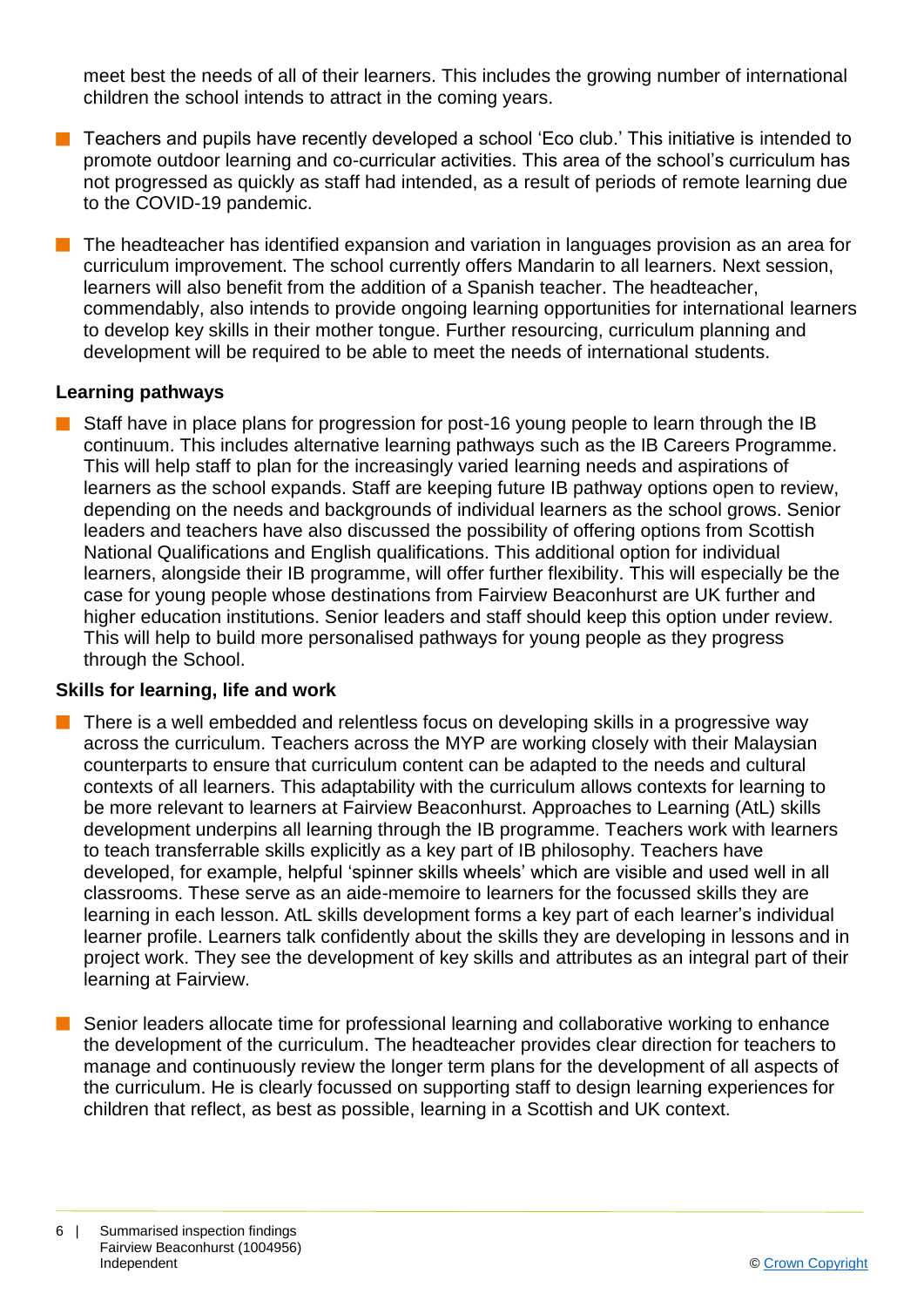| 2.3 Learning, teaching and assessment | very good |
|---------------------------------------|-----------|
|                                       |           |

This indicator focuses on ensuring high-quality learning experiences for all children and young people. It highlights the importance of highly skilled staff who work with children, young people and others to ensure learning is motivating and meaningful. Effective use of assessment by staff and learners ensures children and young people maximise their successes and achievements. The themes are:

- **n** learning and engagement
- $\blacksquare$  quality of teaching
- $\blacksquare$  effective use of assessment
- planning, tracking and monitoring
- $\blacksquare$  Children and young people are polite, articulate and well behaved. They interact very well with each other and staff. There is a strong climate of positive, warm, caring relationships with adults around the school. This nurturing environment is supporting children and young people well with their learning. In line with the IB philosophy, all children and young people construct an 'essential agreement' to outline acceptable behaviours during learning experiences and around the school. This is supporting learners to interact with each other in a positive way.
- $\blacksquare$  Almost all learners across the PYP and MYP are highly motivated and engage very well with their learning. Children and young people are very clear about the purpose of their learning. Well-established, embedded classroom routines support this very effectively. Children and young people talk confidently about their learning experiences and how they value being able to plan and shape aspects of their experiences.
- $\blacksquare$  Staff have a strong focus on gathering the views of children and young people. Learner voice is used very well to support personalisation and choice. Regular surveys and the use of sticky notes in-class provide effective means for teachers to explore children and young people's thinking.
- n Children and young people are well versed in the use of digital technology to support their learning. They use laptops or tablet devices along with online learning platforms to plan, research and record their learning. Staff's strong use of digital technology supports this well through almost all aspects of children and young people's learning.
- $\blacksquare$  Learners and parents were very positive about the learning experiences offered during periods of remote learning during the COVID-19 pandemic. Staff used digital technology well to ensure children and young people could continue to learn. Staff's focus on wellbeing since the return to school in August has supported children and young people well as they have successfully reengaged with learning.
- $\blacksquare$  Almost all lessons are high quality with teachers' instructions and explanations clear. Staff effectively share the purpose of learning and how children and young people will be successful. Almost all teachers use questioning well to support and challenge children and young people's learning. Teachers encourage learners to engage higher order thinking skills when explaining their answers or challenging peers.
- $\blacksquare$  Lessons are well structured. The IB philosophy of enquiry-based learning is evident clearly in both the PYP and MYP years. Teachers build on learners' prior knowledge well through questioning such as 'What do you know? What do you wonder? What did you learn?'. Teachers use 'Approaches to learning' well to allow young people to focus on the skills they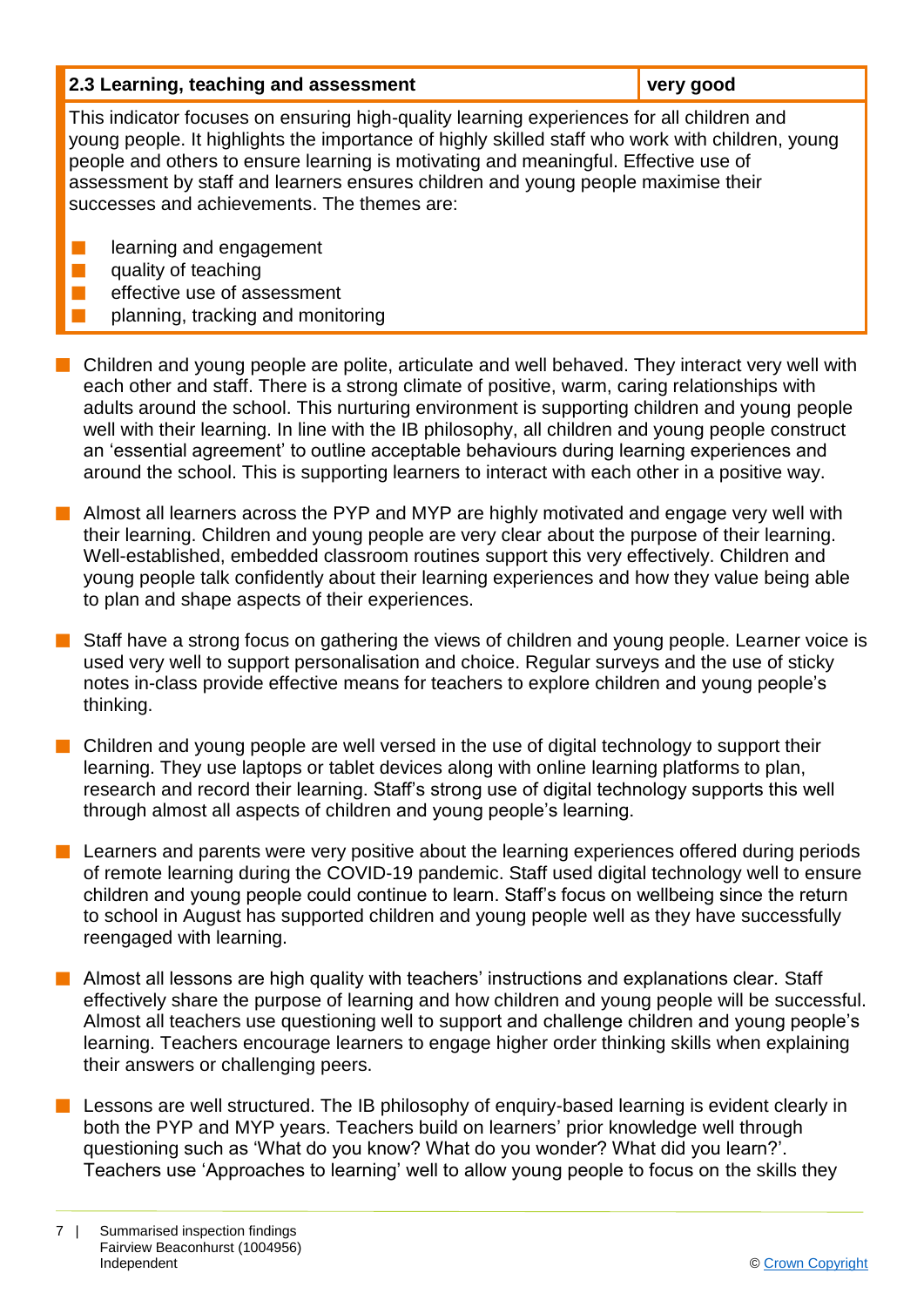are developing. In a few, very positive examples teachers referred to these skills regularly throughout children and young people's learning experiences.

- Staff use a range of assessment approaches across the PYP and MYP. The use of standardised assessment is providing useful baseline data for staff on learners' prior knowledge and progress. Staff engage in regular discussions with the headteacher to review learners' progress. This is helping to ensure children and young people are on track with their learning or to identify where additional support is required. Children and young people engage in regular summative assessment at the end of a block of learning. Children are able to share their learning through the PYP exhibitions. Staff provide helpful feedback after these to support learners with their next steps in learning. Staff moderate assessment both internally and with the support of colleagues from their partner schools in Malaysia. This contributes positively to consistency of approaches to assessment.
	- n In the PYP, teachers plan learning using both the IB philosophy and CfE. Teachers plan learning over different time scales well. Learning in the MYP is more closely planned using the IB philosophy in preparation for e-assessment at the end of year 11. The use of portfolios and examination style assessment allows young people to demonstrate their learning in different ways. The use of the transdisciplinary approaches to linking curricular areas is allowing learners to make connections across different areas of interest. Staff are at the early stages of developing a tracking system to monitor children and young people's progress. Early progress has been made to monitor where children and young people are learning. Staff should continue to consider how the transition between PYP and MYP is best managed and how planning tracking and monitoring systems can be aligned effectively.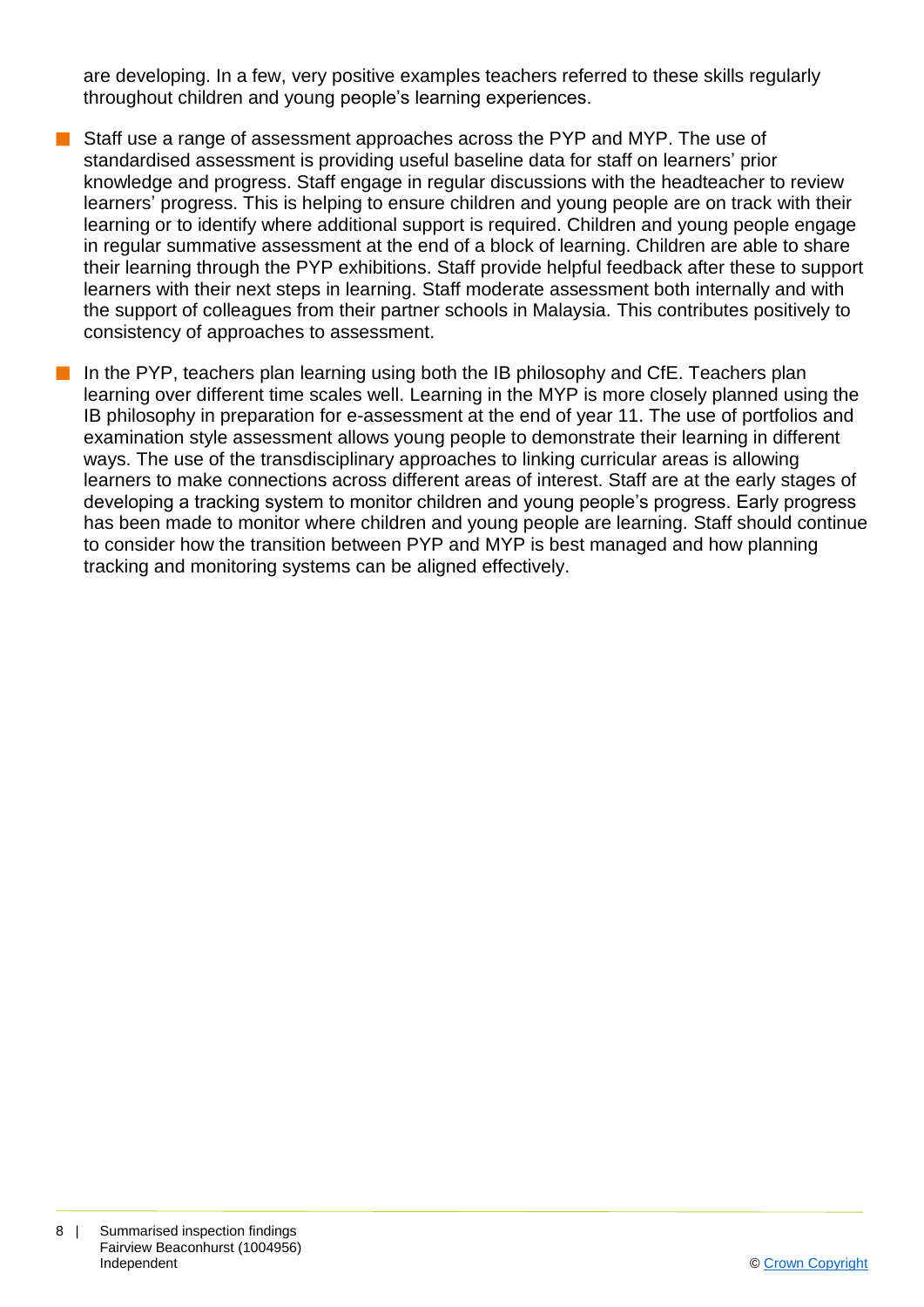#### **2.1 Safeguarding and child protection Choose an item. Choose an item.**

This indicator focuses on the wide range of duties required of all staff and partners to ensure that all children and young people are safe, well cared for and enabled to flourish. This indicator looks to how the school takes account of statutory requirements in relation to child protection to ensure the needs of all learners are met. Safeguarding all children and young people requires strong partnerships to be established between the school and its local community. This includes well-planned progressive learning opportunities so that children and young people can become more resilient and develop a sound understanding of how they can keep themselves safe. The themes are:

- **n** Arrangements for safeguarding, including child protection
- $\blacksquare$  Arrangements to ensure wellbeing
- National guidance and legislation

**The school submitted self-evaluation information related to child protection and safeguarding. Inspectors discussed this information with relevant staff and learners. In addition, inspectors examined a sample of safeguarding documentation. At the time of the inspection, there were no areas for development.**

- The school has made arrangements for safeguarding high priority. The school, led by the headteacher and head of pastoral care, is proactive and attentive to children and young people's safety and wellbeing. There is a culture of 'responsibility of all' amongst the staff team. The management team reviews safeguarding systematically. They invite all staff to share their views and observations about the effectiveness of approach and policymaking. The school has taken considerable care to ensure professional learning and the approaches taken with children and young people align with guidance and legislation in Scotland. Staff deliver aspects of safeguarding in ways which build on the findings of the school's self-evaluation. The school has placed additional emphasis on online safety as a result of COVID-19, for example. Staff have a number to call or message for help if required.
- Those responsible for safeguarding across the school demonstrate knowledge and understanding of legislation and guidance. They know children and young people very well and have clear, regular systems in place to communicate about learner wellbeing with parents. Managers have undertaken a breadth of appropriate training and ensure all staff complete regular updates. They have developed, because the school is so new, bespoke approaches to safeguarding which fit with their school community and philosophy.
- Wellbeing across the school continues to evolve. There are strengths in the ways in which the school monitors children and young people's wellbeing rigorously and uses the information to communicate to families and adjust learning and teaching approaches. Learning and teaching approaches, through the IB philosophy, help to embed the wellbeing indicators for younger children.
- The school makes provision for all staff to undertake safeguarding and child protection training. This extends to administrative staff and visiting specialists. The Educare platform is central to the training provided. The school makes child protection and safeguarding forms readily available to staff. Regular staff updates include examples of what might constitute an area of concern. Managers and playground supervisors identify any safeguarding risks outdoors. Weekly learner review sessions between the head of pastoral care and form teachers support a collaborative approach to information sharing. All staff have the information they need to support and guide children and young people as a result of these approaches.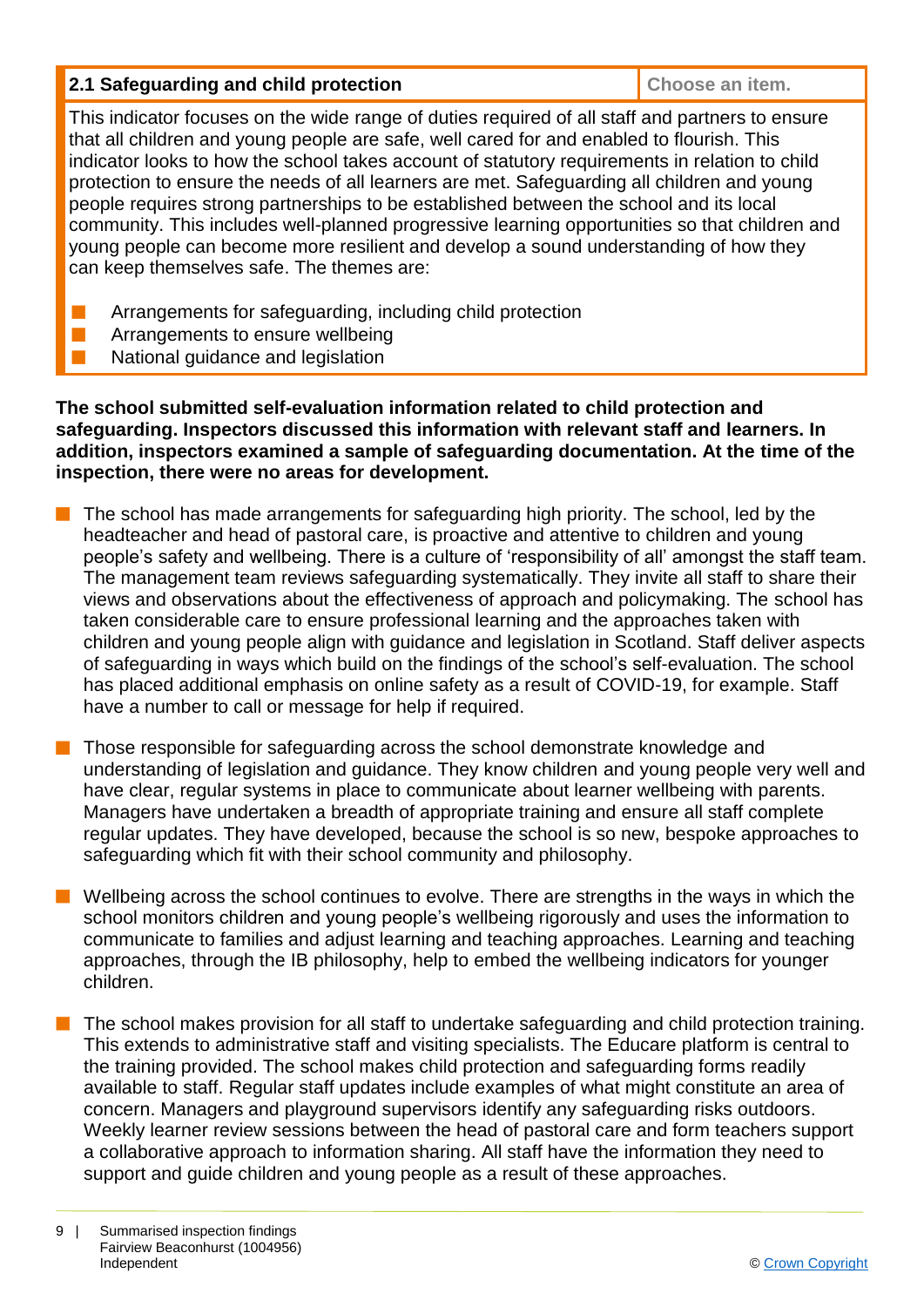**n** An anti-bullying contract and Online Safety Charter enhance the approaches to safeguarding by ensuring staff, learners and their families understand the standards of behaviour expected to safeguard the wellbeing of all. The school ensures it seeks information from previous schools that children and young people have attended to ensure transition arrangements are bespoke. Helpful dialogue with learners encourages them to be open with their teachers about their worries and concerns. Staff act upon and share these as appropriate.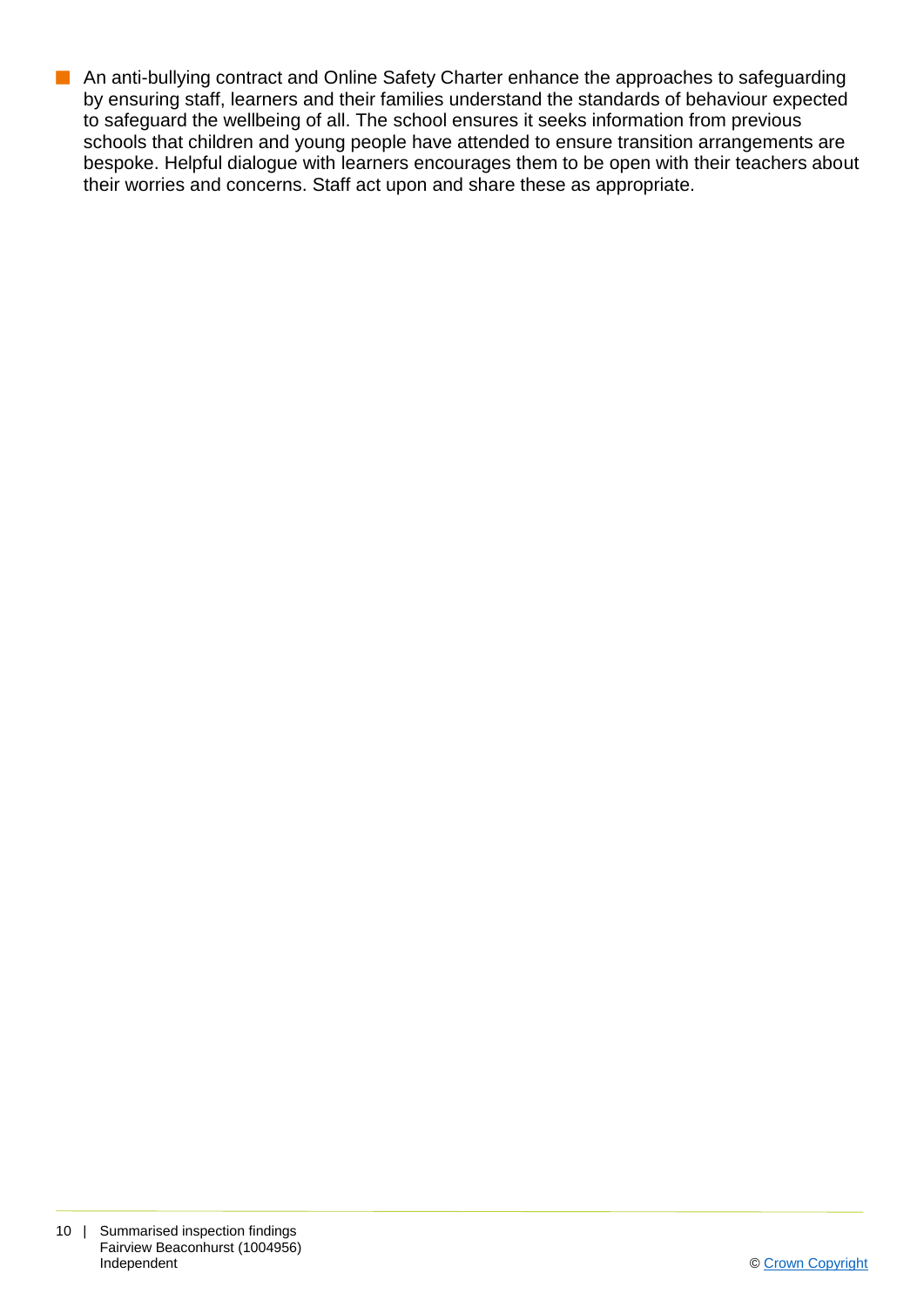#### **3.1 Ensuring wellbeing, equality and inclusion very good**

This indicator focuses on the impact of the school's approach to wellbeing which underpins children and young people's ability to achieve success. It highlights the need for policies and practices to be well grounded in current legislation and a shared understanding of the value of every individual. A clear focus on ensuring wellbeing entitlements and protected characteristics supports all learners to maximise their successes and achievements. The themes are:

- $\blacksquare$  wellbeing
- $\blacksquare$  fulfilment of statutory duties
- $\blacksquare$  inclusion and equality

**n** Children and young people articulate clearly what wellbeing means to them as individuals and as a school community. They benefit from well-planned autonomous approaches to securing wellbeing for themselves and others, through the fusion of Scottish and IB approaches. They are motivated, thoughtful and considerate as a result. The importance of wellbeing is highly visible throughout the PYP in classrooms and corridor spaces. It is embedded within curricular provision. The wellbeing indicators are used meaningfully by children to learn about their rights and responsibilities. Approaches such as circle time and daily check-ins are valued and provide a vehicle for children to talk about their wellbeing at school and at home. Play based learning for the youngest children enhances their social and emotional wellbeing. Planned opportunities in the MYP at registration time and throughout IB build young people's capacity to explore their own wellbeing and that of others in their school community and beyond. Plans are in place to provide an additional timetabled slot for the PSHE programme. The school is making well-paced progress in addressing wellbeing and is rightly proud of this success.

The school, in a short time, has created a 'family' ethos in which positive relationships are fundamental. Learners and staff know each other very well. Trust, compassion and a duty of care for each other is palpable. Children and young people can be themselves and are good at articulating what this looks like. They benefit from a freedom to express themselves. Staff are sensitive in dealing with relationships at all levels. They appreciate the family ethos but understand that the small number of learners, existing in close contact, presents other challenges.

The school is taking part in 'Bloom', a mental wellbeing and resilience programme for young people aged 14 to 17. They engage with themed weeks such as health and mental wellbeing. The school, as staffing grows, is proactive in seeking the skills of other professionals to broaden their own learning and better meet the mental wellbeing needs of children and young people. Staff will, post COVID-19, continue to support older young people as they approach school examinations.

■ The Student Council represents all year groups well. Children and young people are positive about their contribution and successes in bringing about change. The headteacher meets with them regularly to seek their views and provide constructive feedback on their plans. The IB provides rich and diverse opportunities for learners to have a voice and approach personal study in their own way. The school uses the IB Learner Profile characteristics to enhance resilience, achievement and self-motivation.

 $\blacksquare$  The school fulfils its statutory duties with regard to safeguarding and there are no identified areas for improvement from this inspection. Appropriate policies are in place which reflect the most up-to-date guidance. Clear plans are in place to build on existing good practice and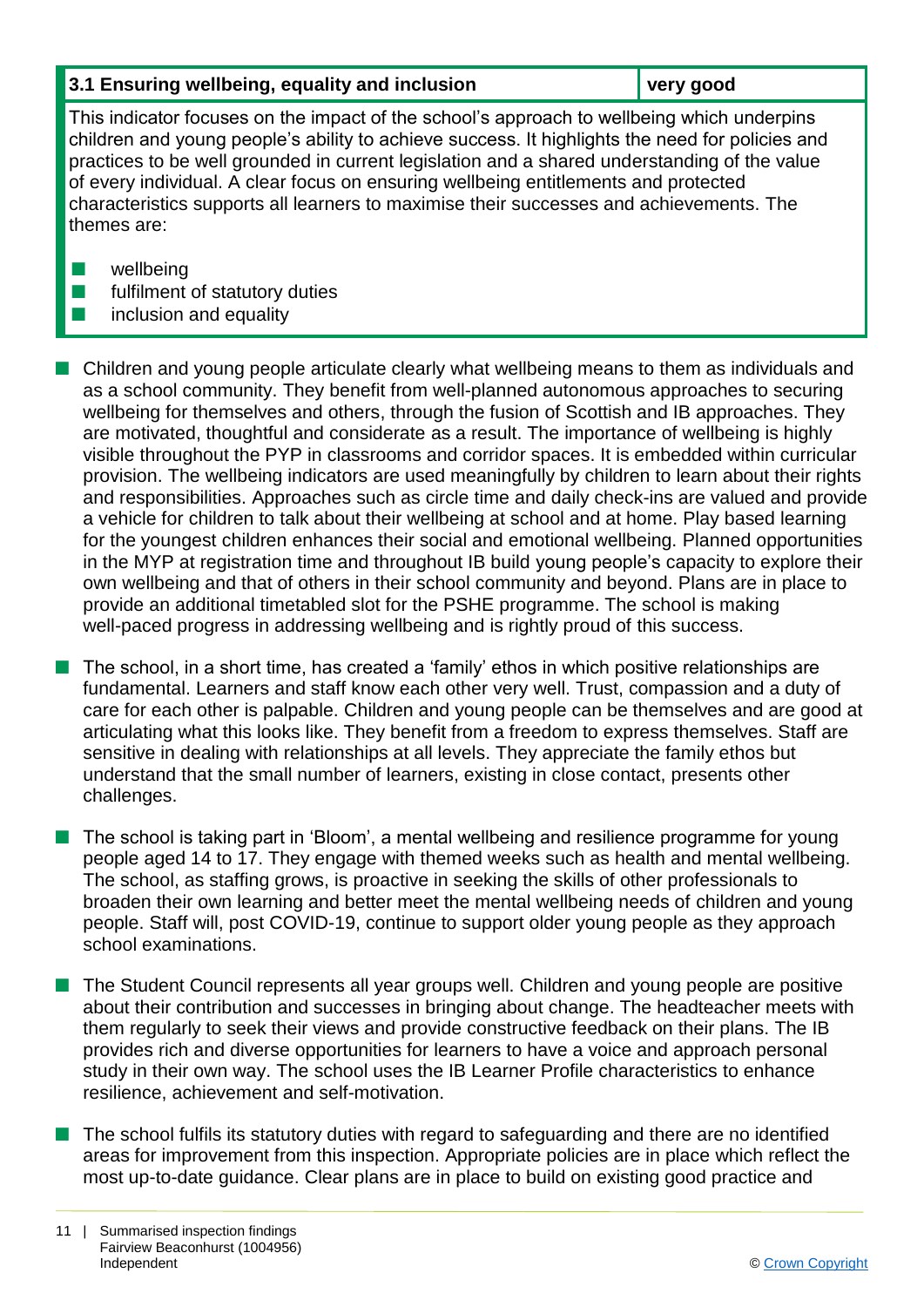address adaptations to fences and gates. This will enable children and young people to use the grounds more freely for different purposes.

- **n** Managers and staff are deepening their knowledge and understanding of their responsibilities with regard to children and young people who need additional support for their wellbeing and learning. Rigorous systems are in place, through pastoral meetings, to establish an increasingly informed picture of where learners would benefit from curricular adaptations or enhanced approaches to wellbeing. Individualised plans are in place where learners need them. These are reviewed regularly in collaboration between staff and families. The school demonstrates clearly how it addresses the needs of children and young people who join the school mid-year. Learners and their family or representative benefit from bespoke transition arrangements, which the school monitors closely. The school actively seeks guidance from outside professionals. It will, where required, advise families in pursuing more formalised assessment from health professionals. Managers are acutely aware of the pressure upon staff to maintain their current level of individualised planning whilst learner numbers increase continuously. This will become a greater challenge when children and young people who will be boarders arrive to take up places.
- COVID-19 has had a negative impact on school plans to build stronger links with the local community. Staff have achieved this where possible. Links exist with Stirling University which support the physical education programme. Children and young people's personal study is encouraging them to look beyond the immediate school community into the local town.
- $\blacksquare$  Staff embed inclusion and equality within the values of the school: happiness, choice and wellbeing. They created new policy documentation to inform their work. Children and young people are consistent in their view that they feel included and respected. Staff recognise them as individuals and seek out their individual characteristics. Clear plans are in place to support further mother tongue languages spoken by learners. The school provides additional sessions to support learners whose first language is Mandarin. The school philosophy is for children and young people to retain and build on their home language skills.
- **n** Older young people have been instrumental in progressing learning about protected characteristics. They planned and presented an assembly to highlight the rights of LGBTQ+ individuals. All children and young people learn about racial equality and are curious about world religions. This knowledge and understanding is helping them to respect their peers and challenge discrimination.